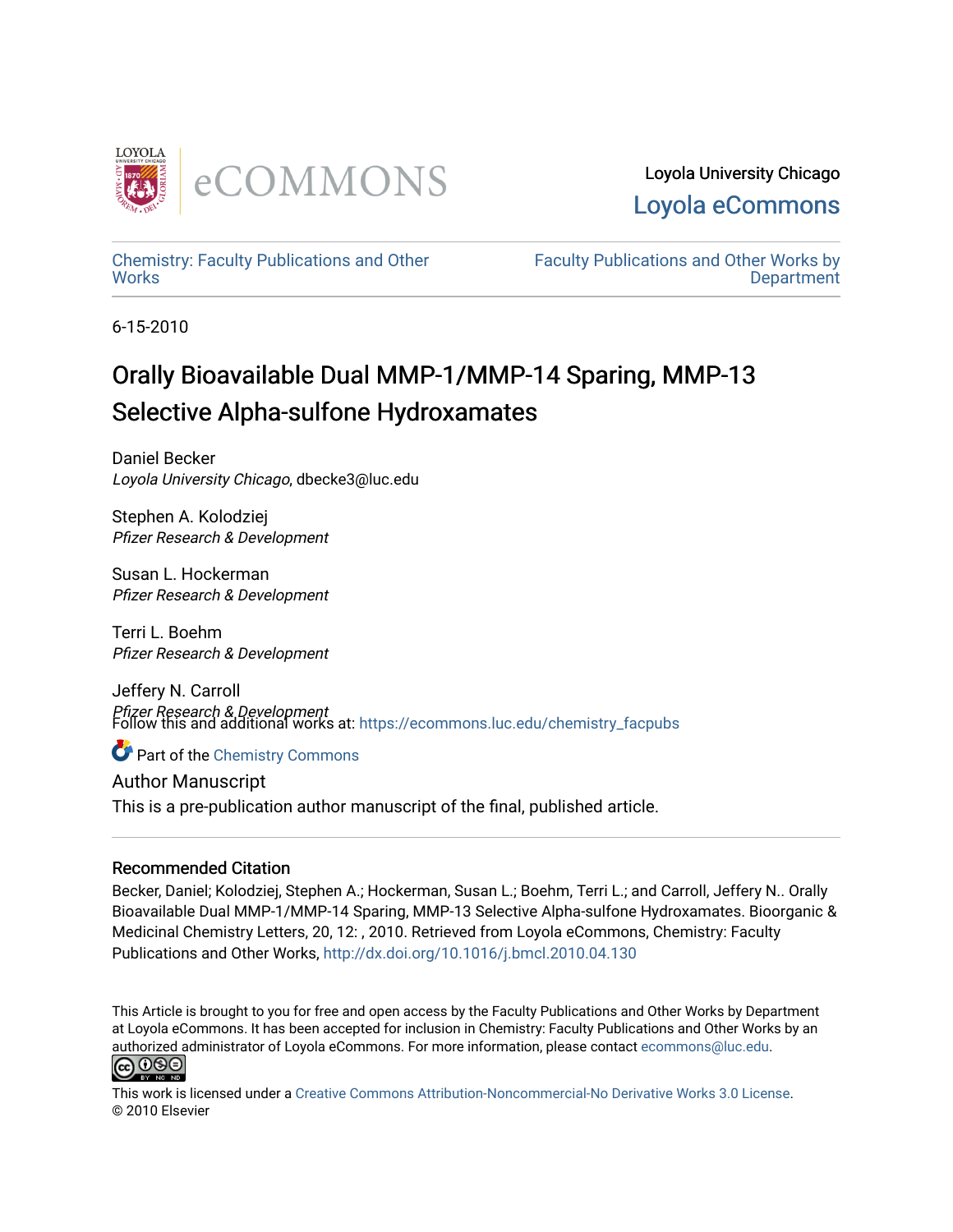## **Orally Bioavailable Dual MMP-1/MMP-14 Sparing, MMP-13 Selective** α**-Sulfone Hydroxamates**

Stephen A. Kolodziej, Susan L. Hockerman, Terri L. Boehm, Jeffery N. Carroll, Gary A. De Crescenzo, Joseph J. McDonald, Debbie A. Mischke, Grace E. Munie, Theresa R. Fletcher, Joseph G. Rico, Nathan Stehle, Craig Swearingen and Daniel P. Becker<sup>a\*</sup>

*Departments of Medicinal Chemistry and Pharmacology, Pfizer Research & Development, 700 Chesterfield Village Parkway, St. Louis, MO 63198, USA* 

\*Corresponding author

<sup>a</sup>Current address: Department of Chemistry, Loyola University, 6525 North Sheridan Road, Chicago, IL 60626, dbecke3@luc.edu

**Abstract—**A series of phenyl piperidine α-sulfone hydroxamate derivatives has been prepared utilizing a combination of solution-phase and resin-bound library technologies to afford compounds that are potent and highly selective for MMP-13, are dual sparing of MMP-1 and MMP-14 (MT1-MMP) and exhibit oral bioavailability in rats.

The matrix metalloproteinases (MMPs) are a family of zinc-dependent enzymes that degrade all components of the extracellular matrix.<sup>1-2</sup> There are at least 24 isozymes in the MMP family, and they are roughly classified on the basis of their substrate specificity: collagenases (MMP-1, - 8, -13 and -18), gelatinases (MMP-2, and-9), stromelysins (MMP-3, -10 and -11) and membranetype MMPs (MMP-14, -15, -16, -17, and -24) and others (MMP-7, -11, -12, -19, -20, -21, -22, and -23). Clinical experience with the pan MMP inhibitor Marimastat has revealed a constellation of adverse effects collectively referred to as musculoskeletal syndrome  $(MSS)^3$ We have hypothesized that this is predominantly a result of inhibiting both MMP-1 and MMP-14, and that MMP inhibitors sparing these two isozymes should be devoid of MSS.<sup>4</sup> Toward obtaining efficacy in mitigating damage suffered in osteoarthritic patients, it has been reported that MMP-13 mRNA levels are increased in osteoarthritic cartilage.<sup>5</sup> Thus, we envisioned the development of a selective inhibitor of MMP-13 sparing both MMP-1 and MMP-14 as a safe means of treating osteoarthritis (OA) which we refer to as the dual-sparing hypothesis.

**Figure 1**. 4-Substituted piperidine/piperazine sulfone hydroxamic acids

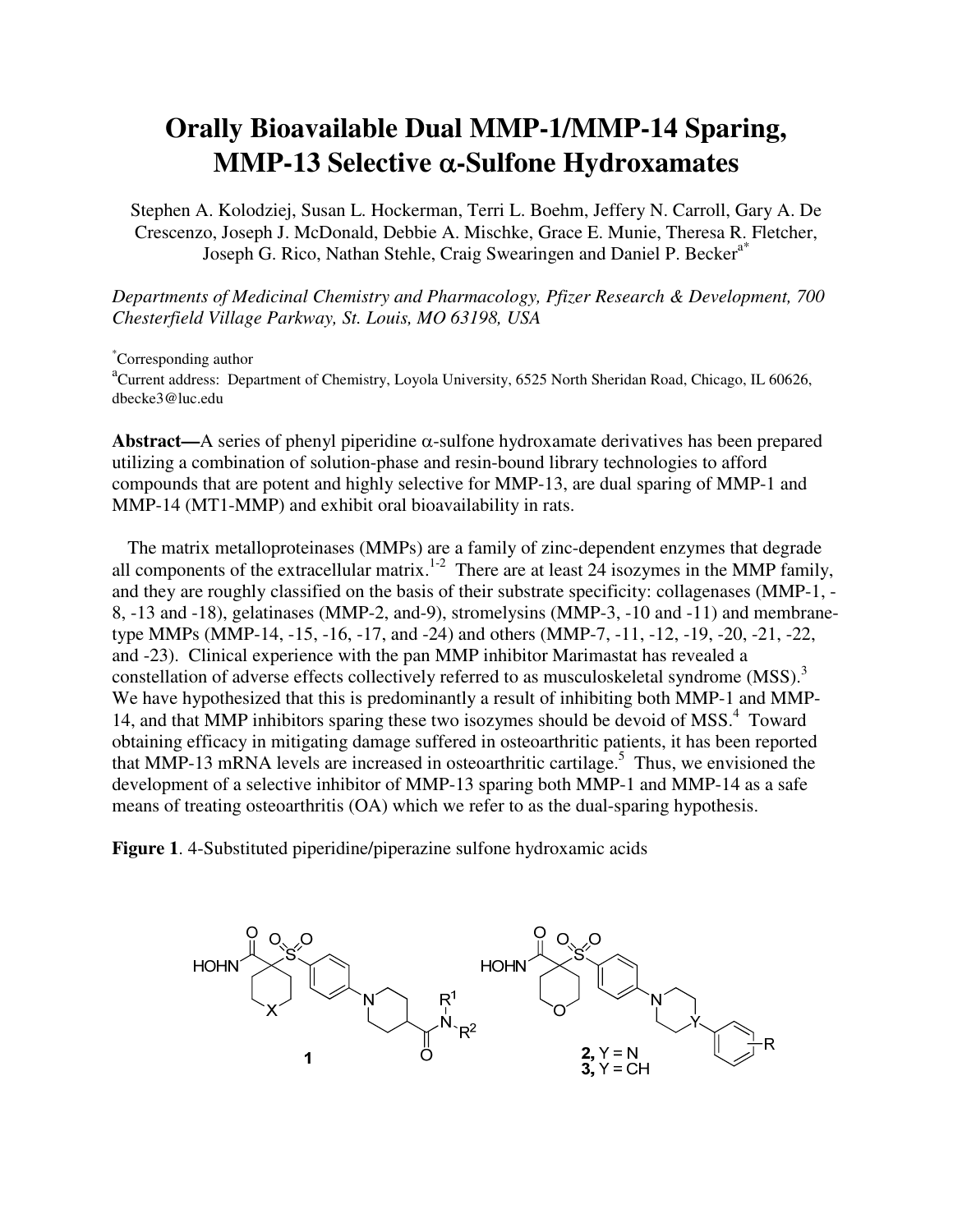In the preceding paper, $4 \text{ we demonstrated that the N-substituted phenyl isonipecotamide}$ hydroxamic acid template **1** (Figure 1) yielded potent and selective MMP-13 inhibitors. Figure 2 shows a sequence comparison for a set of MMP family members focused on the  $S_1$ ' loop. There are differences in both amino acid identity and in length of the loop, as MMP-1, -2 and -9 are two residues shorter than MMP-13, -8 and -14. Interaction of the amide N-substituents of **1** deep in the  $S_1$ ' pocket was expected to affect isozyme selectivity across the MMP family. In an effort to further investigate SAR in this region, we designed templates **2** and **3**, where the distal phenyl group resides in approximately the same region as the amide N-substituents of **1**. To explore the effect of substituents on the distal aryl rings of **2** and **3**, we undertook a parallel synthetic approach with the goal of optimizing MMP-13 potency and selectivity.

**Figure 2: S1' loop sequence variation across selected MMP family members**



A solid-phase parallel synthesis approach was used to create a small library of Narylpiperazine α-sulfone hydroxamic acid derivatives (**2**) from commercially available N-aryl piperazines **5**.Nucleophilic aromatic substitution of the previously reported polymer-bound aryl fluoride  $4^4$  with N-arylpiperazines was found to require a 10-fold excess of 5 and presence of 2 equivalents of cesium carbonate in N-methylpyrrolidinone (NMP) at 100 degrees Celsius over night to achieve good conversions. Acidic deprotection with trifluoroacetic acid afforded αsulfone hydroxamic acids **2** in good yields (Scheme 1).

**Scheme 1**. Solid phase synthesis of N-arylpiperazine sulfone hydroxamates **2**

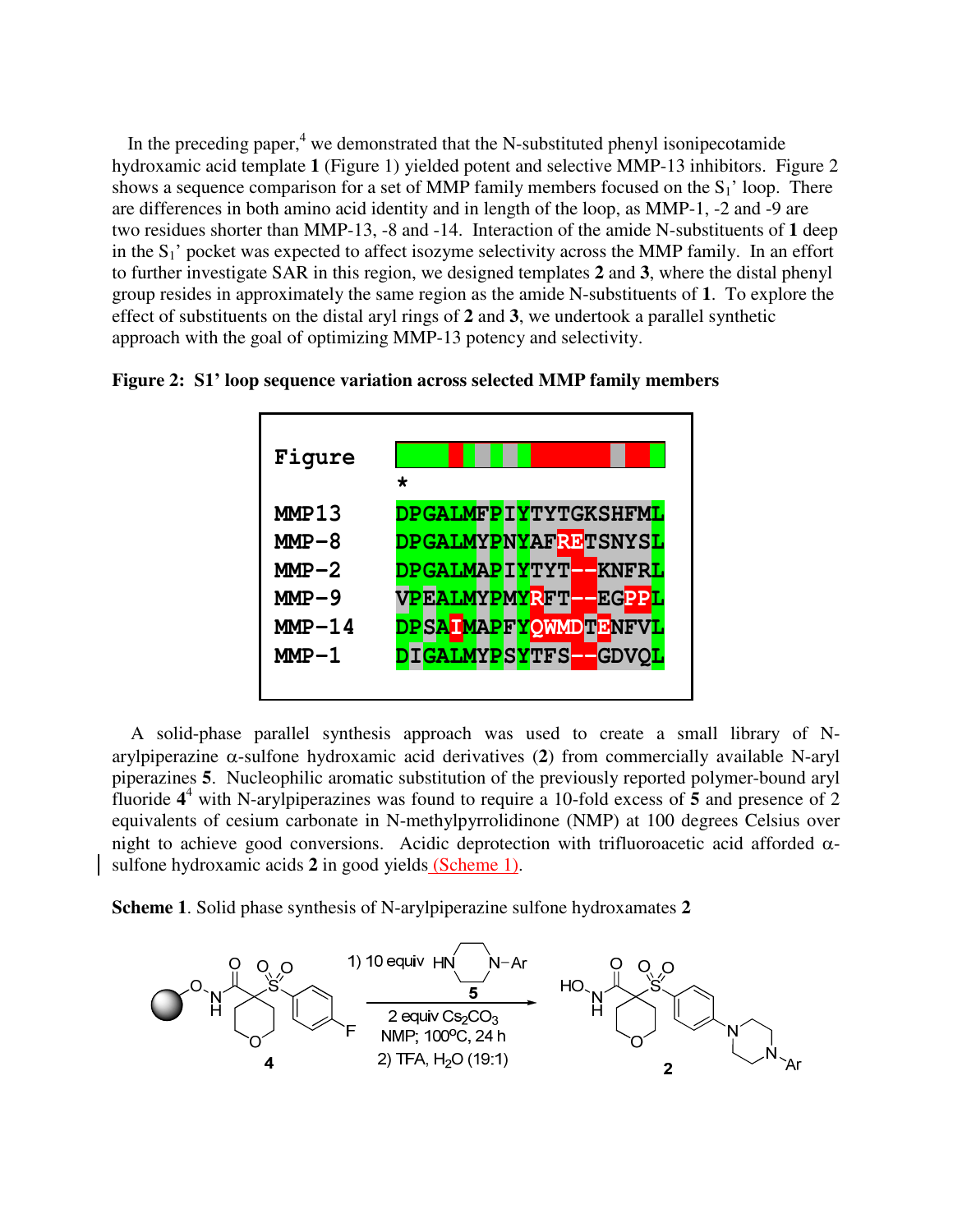Alternatively, a solution phase approach was developed to synthesize analogs with a basic amine in the  $\alpha$ -heterocycle (8). THP-protected hydroxymate 7 was obtained by reaction of carboxylic acid **6** with THP-protected hydroxylamine using the water-soluble carbodiimide  $EDC<sup>6</sup>$  Subsequent nucleophilic aromatic substitution with the requisite N-arylpiperazines followed by acidic deprotection afforded α-sulfone hydroxamic acids **6** in high yields.

**Scheme 2**. Solution phase synthesis of N-arylpiperazine sulfone hydroxamic acids **8**



For the synthesis of 4-arylpiperidine phenyl sulfones **3,** the required 4-aryl piperidines **11** were purchased commercially or prepared either via the Grignard route (Scheme 3) or via Suzuki coupling (Scheme 4). For the Grignard route, similar to the method of Burns,<sup>7</sup> the appropriate aryl Grignard was added to N-benzyl piperidine-4-one followed by dehydration with TFA in methylene chloride. Reduction then gave 4-arylpiperidines **11.** Alternatively, enol triflate **12**  was reacted with the requisite arylboronic acid with a catalytic amount of tetrakistriphenylphosphine palladium to afford N-BOC-4-aryl tetrahydropyridine **13**, following the procedure of Wustrow and Wise<sup>8</sup> (Scheme 2). Catalytic hydrogenation of 13 followed by removal of the N-Boc protecting group afforded 4-arylpiperidines **11.**

**Scheme 3.** Syntheses of 4-arylpiperidines via the Grignard route



**Scheme 4:** Syntheses of 4-arylpiperidines via Suzuki coupling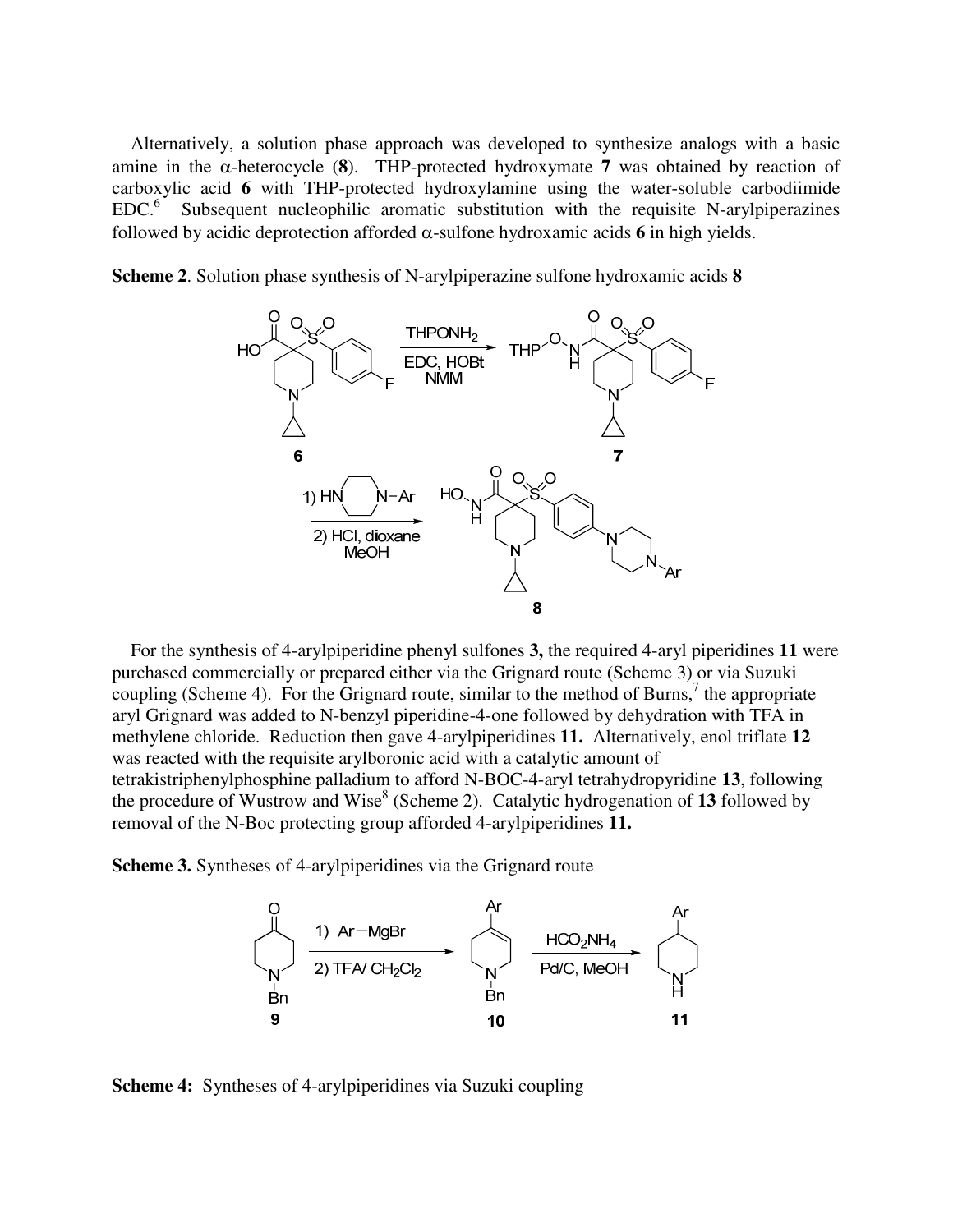

Assembly of the N-arylpiperidine sulfone hydroxamic acids **3** was accomplished by a solution phase approach (Scheme 5) similar to that described above. Carboxylic acid **14**<sup>6</sup> was coupled with THP-protected hydroxylamine, then aromatic nucleophilic substitution with **11** followed by acidic deprotection afforded α-sulfone hydroxamic acids **3** in good yields.

**Scheme 5**. Solution phase synthesis of 4-arylpiperidine sulfone hydroxamates



The MMP inhibitory potency values for N-aryl piperazine α-sulfone hydroxamic acids (**2** and **8**) are summarized in Table 1. All compounds were determined to have no measurable potency at MMP-1 (IC<sub>50</sub> >10,000 nM), hence selectivity for MMP-13 over MMP-1 is >1000X in most cases. The N-aryl piperazines (**2a**-**2j** and **8a-8b**) exhibited mostly single-digit nanomolar potency for MMP-13, but most were also potent for MMP-2, resulting in only very modest selectivity for MMP-13 over MMP-2 with a number of compounds which were nearly equipotent. N-Phenyl piperazine 2a was very potent for MMP-13 ( $IC_{50} = 1.7$  nM) with a 14-fold selectivity versus MMP-2, and nearly 6000-fold selectivity versus MMP-14, whereas the corresponding  $\alpha$ -piperidine **8a** was nearly equipotent at MMP-13 and MMP-2 (IC<sub>50</sub> = 3.3 and 5.4 nM, respectively.) The reduction in selectivity due to the change from  $X = O$  to  $X = N$ cyclopropyl was unexpected given the continuity between  $\alpha$ -tetrahydropyran and  $\alpha$ -piperidine analogs in our earlier MMP-1 sparing series,<sup>6</sup> although this single pair does not necessarily constitute a trend. The ortho-fluorinated derivative **2b** exhibited similar potency to the N-phenyl parent **2a**, whereas the bulkier ortho-methyl and chloro derivatives **2c**-**2d** dropped five-fold in potency for MMP-13, and the ortho-methoxy derivative **2e** dropped 76-fold in potency. The meta-derivatives **2f** and **2g** suffered a similar loss in potency for MMP-13. On the other hand, *para*-substituted derivatives maintained high potency and selectivity for MMP-13, in particular *para*-methoxy derivative 2h with an IC<sub>50</sub> = 0.5 nM for MMP-13, a 40-fold selectivity versus MMP-2, and the highest selectivity observed versus MMP-14 (>20,000). *para*-Methyl and *para*-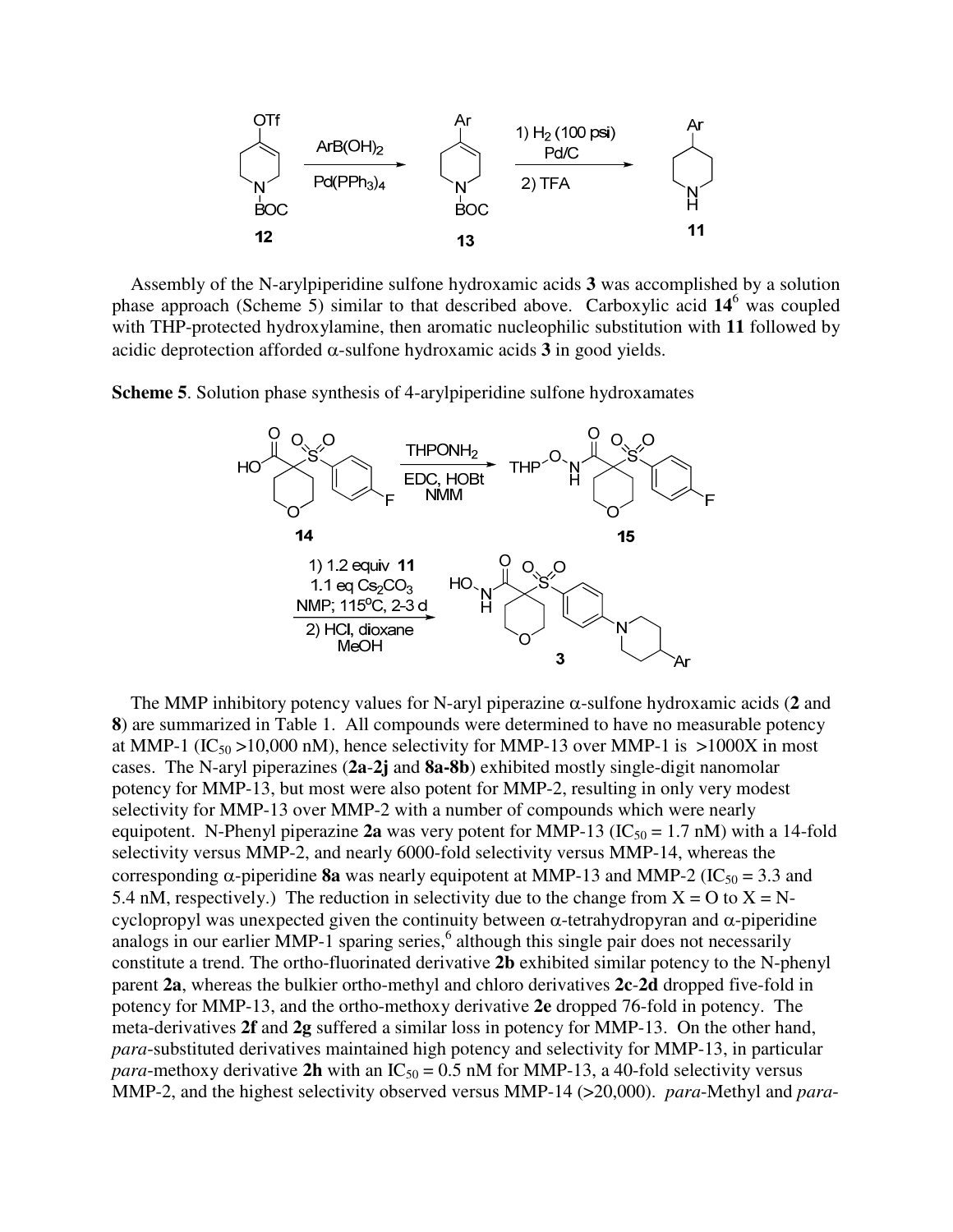trifluoromethyl derivatives **2i** and **8b** exhibited good potency for MMP-13 (1.9 and 2.4 nM, resp.) and selectivity versus MMP-14 (both  $>4000X$ ), noting that **8b** is an  $\alpha$ -piperidine. The more sterically demanding 2,4-dimethylphenylpiperazine **2j** suffered a drop in potency at MMP-13 (IC<sub>50</sub> = 28.6 nM), although selectivity against MMP-2 was the highest of all Narylpiperazines at approximately 50X.

Table 2 shows MMP inhibitory potencies of 4-aryl piperidine α-sulfone hydroxamates (**3**). 4- Phenylpiperidine **3a** was 3X less potent at MMP-13 than N-phenylpiperazine **2a** but its potency for MMP-2 increased to 4.4 nM, making **3a** equipotent for MMP-13 and MMP-2. A substantial boost in MMP-13 selectivity was achieved by the presence of an *ortho*-methoxy substituent (**3b**). Potency of **3b** for MMP-13 dropped 3-fold from the parent compound (**3a**), while MMP-2 potency dropped 840-fold, generating a selectivity ratio of 211X. On the other hand, *para*chloro analog **3c** was found to have an increased potency relative to parent compound **3a** at both MMP-13 and -2. The substantial effect of *ortho* substitution on selectivity prompted further evaluation of additional *ortho*-substituted analogs (**3d-i**). Generally, MMP-13 potencies were similar and reduced compared to  $3a$ , but  $IC_{50}$ 's for MMP-2 (and thus the MMP-2/13 selectivity ratio) corresponded approximately to the size of the substituent, with methoxy being optimal: H  $\langle$  Cl, OH  $\langle$  CH<sub>3</sub>, CF<sub>3</sub>  $\langle$  OMe, OEt, 4-F-C<sub>6</sub>H<sub>4</sub>. The effect of an additional substituent was explored in an attempt to increase potency for MMP-13 while maintaining micromolar affinity for MMP-2. The 1-naphthyl derivative **3j** was slightly more potent than the *ortho*-methoxy analog **3b** at MMP-13, but potency at MMP-2 increased 7-fold. Other disubstituted analogs (**3kn**) showed a similar trend, except for **3n** with a 2-methoxy and a 5-isopropyl substitution where MMP-13 potency dropped 4-fold. Presumably the decreased affinity for MMP-13 was due to steric reasons. Comparison of the MMP-2/13 selectivity for *ortho*-methoxy substituted N-aryl piperazine **2e** (2.8-fold) with that of the 4-arylpiperidine analog **3b** (211-fold) is noteworthy. Presumably, **3b** adopts a conformation where the aryl group is orthogonal to the piperidine ring, evidenced by the substantial effect of *ortho*-substitution on selectivity. The energetic penalty for an N-aryl piperazine to adopt such a conformation would be high, which is likely responsible for the reduced potency of **2e** at MMP-13 and the increased potency at MMP-2 relative to **3b**.

Based on the superior MMP-13 potency and dual MMP-1 and -14 sparing profiles of the *p*substituted N-aryl piperazines, additional analogs were prepared for more thorough enzyme and PK evaluation (Table 3). Potent MMP-13 inhibition was observed for compounds **2l**, **2m** and **8c** with  $IC_{50}$ 's of 0.6, 1.0, 0.5 nM, respectively. Selectivity versus other MMP family members was generally >>100-fold except for MMP-2 (4-20 fold) and MMP-3 (58-500 fold). Rat PK for these three compounds showed low to moderate values for half-life and bioavailability. Aryl piperazine **8c** had an acceptable BA of 20.7%, but a very short  $t_{1/2}$  of only 0.24h. Aryl piperidine **2l** exhibited a modest bioavailability of 16%, but a much improved half-life of 2.59 h, which we attribute to the trifluoromethylphenyl moiety in  $P_1$ ', which has enhanced the PK of other series as well. 4-Chlorophenyl piperidine **2m** possessed a longer half-life but a disappointing BA of only 7.4%. Included for comparison is broader-spectrum, MMP-1 sparing α-sulfone **SC-276**. 6 Compound SC-276 lacks selectivity among MMPs, only significantly sparing MMP-1, yet this compound has the very high exposure in the rat that is compelling for development, consistent with its potent and efficacious antitumor activity.<sup>6</sup>